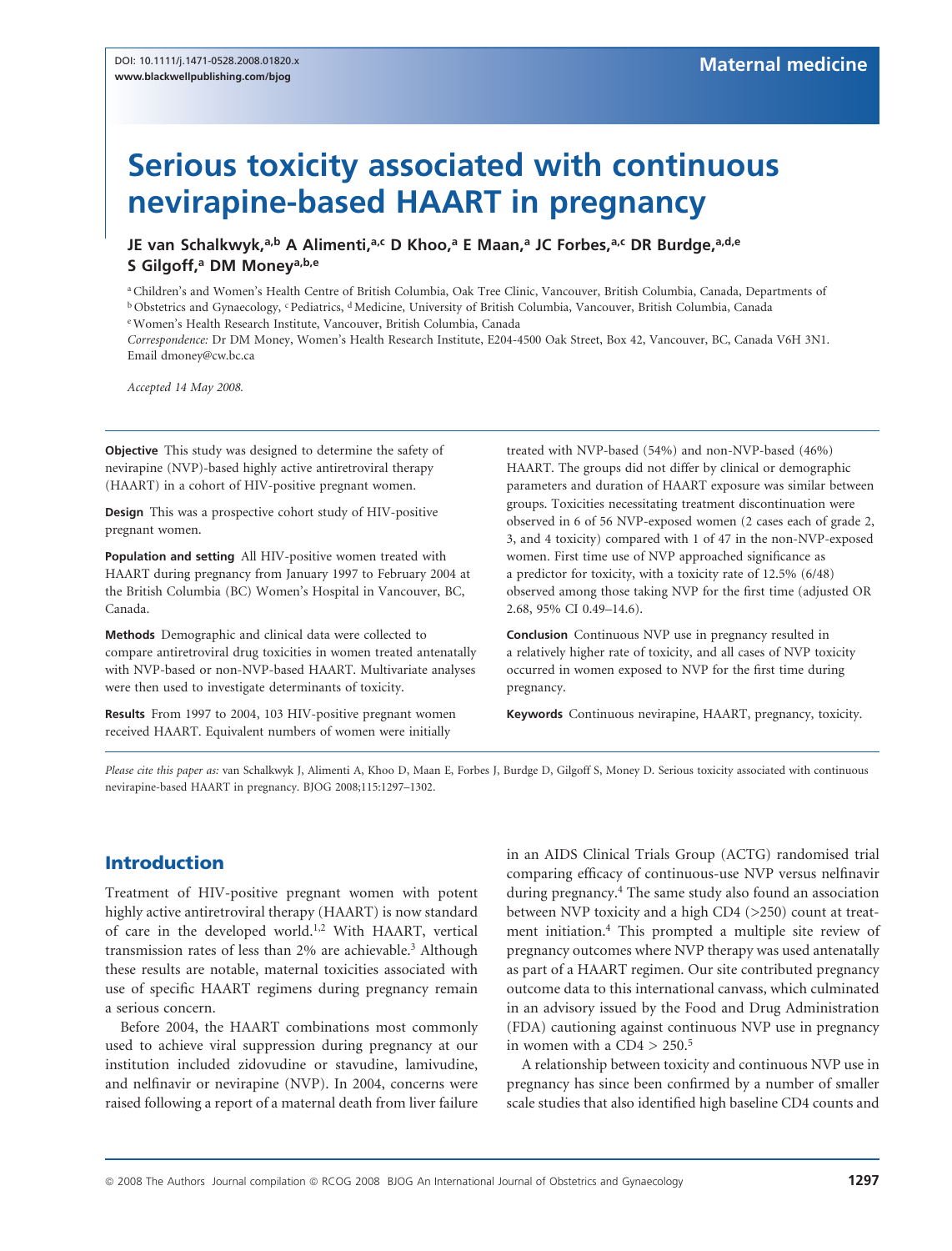Black ethnicity as potential maternal risk factors for toxicity. $6-8$ However, it is critical to continue to gather such data regarding NVP toxicity as these small studies tend to be underpowered, and extrapolation of study results may be limited to populations with similar ethnic and demographic characteristics. In addition, fewer options may be available for therapy in some cases, for example, NVP continues to be commonly used in the developing world. For these reasons, here we present data from our provincial cohort study designed to determine the safety of HAART use in pregnant women.

### **Methods**

#### Setting and study participants

This is a population-based review of all HAART-treated HIVinfected pregnant women in British Columbia (BC), Canada from January 1997 to February 2004. The Oak Tree Clinic, located at Children's and Women's Health Centre of British Columbia is BC's only tertiary referral centre for HIV-positive women and children and participates in the care of all HIVpositive pregnant women in the province. BC has a population of approximately 4.35 million people, and the most recent epidemiological estimates suggest that 12 300 people are currently living with HIV.<sup>9,10</sup> Antiretroviral medications are provided free of cost to all HIV-positive individuals in the province through the British Columbia Centre for Excellence in HIV/AIDS Drug Treatment Program.

This study was approved by both the BC Women's Hospital and Health Centre Research Review Committee (W02- 0009) and the University of British Columbia Clinical Research Ethics Board (H01-70499).

#### Clinical management

Prior to the FDA warning in February 2004 against the use of continuous NVP in pregnancy, one of the two HAART regimens were used in antiretroviral therapy (ART)-naïve women referred antenatally to the Oak Tree Clinic: a NVP-based triple therapy regimen or a non-NVP-based triple therapy regimen. The nucleoside backbone therapy used in all women included zidovudine or stavudine, and lamivudine. During this time period, there was clinical equipoise regarding the best regimen for pregnancy, so women were placed on one of the two regimens.

Women who presented to the clinic already on therapy were continued on their initial treatment regimen if their viral load was suppressed, the regimen was compatible with pregnancy, and the drugs were tolerated. During the course of pregnancy, a change in HAART was made if the woman experienced serious adverse effects, toxicity, or if there was evidence of virological breakthrough. For the purpose of this analysis, women were identified by the first regimen that they were prescribed in pregnancy. If they later switched treatment regimens, they were still analysed as belonging to the initial treatment group, that is 'intention-to-treat' analysis was performed. During this time period, there were a small number of women taking alternate regimens for salvage treatment; these pregnancies were excluded from the present analysis. Of note, there were no toxicities documented in this small group on salvage therapy.

#### Data collection

All data were collected prospectively and entered into an Access database as part of a continuing observational provincial perinatal outcomes study. Demographic data including pre-treatment hepatitis C virus (HCV) serology, injection drug use (IDU), and smoking status were collected on all women. Laboratory evaluation including CD4 cell count, HIV viral load, complete blood count, liver transaminases, urea, creatinine, lactate, and bilirubin were collected at baseline (HAART initiation) and at every month thereafter until delivery for all women. Further investigation was undertaken if clinical signs or symptoms of toxicity developed.

Data on all toxicities associated with HAART use were also collected. Toxicities were graded according to the National Institute of Allergy and Infectious Disease Division of AIDS Table for Grading the Severity of Adult and Pediatric Adverse Events. This is a descriptive scale used in all clinical trials developed and/or sponsored by the ACTG to standardise reporting of adverse events ranging from grade 1 – mild, grade  $2$  – moderate, grade  $3$  – severe to grade  $4$  – potentially life threatening.11 The ACTG grading scheme for ART-associated hepatotoxicity is defined using the patient's baseline serum aminotransferase concentrations. In women with normal pre-treatment transaminases, a five-fold or ten-fold increase is graded as moderate or severe, while in women with elevated pre-treatment liver enzymes, a 3.5-fold or 5-fold increase is considered indicative of moderate or severe hepatotoxicity, respectively.12

#### Statistical analysis

Statistical analysis was carried out using SPSS (v. 11). Bivariate analyses were conducted to identify differences in personal, clinical and treatment characteristics between subjects who experienced toxicities and those who did not. Multivariate analyses were conducted to identify possible determinants of the occurrence of these toxicities. Variables significant at the 0.1 level in bivariate investigations were selected for inclusion in multivariate modelling. In addition, NVP inclusion in the treatment regimen, as a hypothesised a priori variable of interest, was forced into each model building run.

## Results

Ninety-one women had 103 HAART-treated pregnancies in this 7-year provincial data set. No toxicities occurred in the 12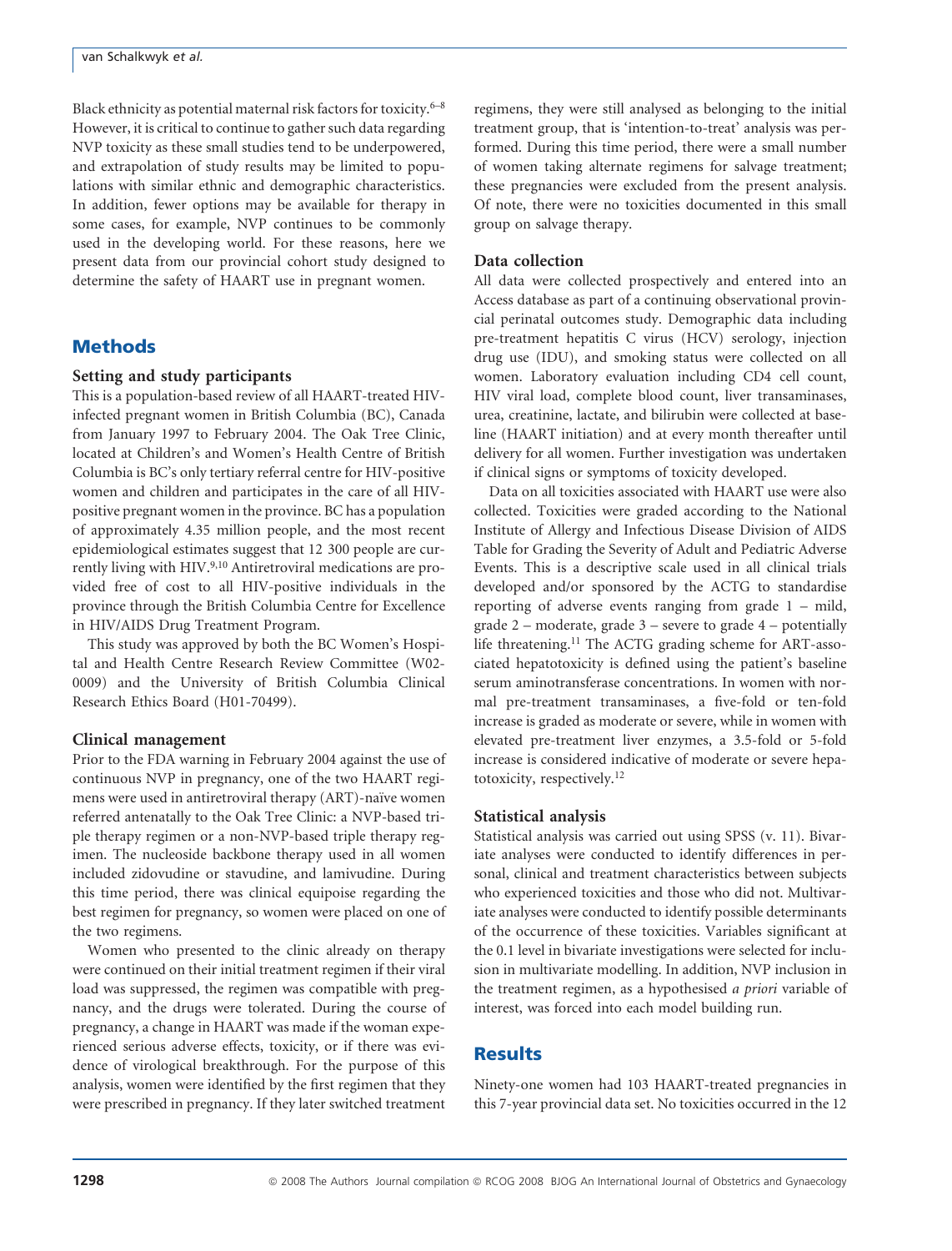| <b>Characteristic</b>                                 | No NVP $(n=47)$ | NVP exposed* $(n = 56)$ | All women ( $n = 103$ ) |  |
|-------------------------------------------------------|-----------------|-------------------------|-------------------------|--|
| Number of valid responses                             | 42              | 50                      | 92                      |  |
| <b>Ethnicity</b>                                      |                 |                         |                         |  |
| Caucasian                                             | 17(40)          | 22(44)                  | 39(42)                  |  |
| Aboriginal                                            | 8(19)           | 14(28)                  | 24(26)                  |  |
| <b>Black</b>                                          | 11(26)          | 9(18)                   | 20(21)                  |  |
| Hispanic                                              | $\Omega$        | 1(2)                    | 1(1)                    |  |
| Other/unknown                                         | 6(14)           | 2(4)                    | 8(9)                    |  |
| Median age (IQR)                                      | 28(8)           | 28(7.5)                 | 28(8)                   |  |
| <b>Currently smoking</b>                              | 22(52)          | 33 (66)                 | 55 (60)                 |  |
| <b>IDU</b> (present use)                              | 6               | 17                      | 24                      |  |
| Median CD4 (IQR)                                      | 350 (230)       | 380 (285)               | 370 (260)               |  |
| $CD4 > 250$ c/mm                                      | 36(80.0)        | 45 (80.4)               | 81 (80.2)               |  |
| Median pVL (IQR)                                      | 11 950 (83 525) | 11 900 (25 075)         | 11 900 (31 820)         |  |
| <b>Coinfected with HCV</b>                            | 22(47)          | 32(57)                  | 54 (52)                 |  |
| Weeks of any treatment exposure<br>in pregnancy (IQR) | 20(8)           | 17(13.5)                | 18(12)                  |  |

Table 1. Demographic, clinical, and treatment characteristics at baseline (pre-treatment) of HIV-positive pregnancies among women exposed  $(n = 42)$  and not exposed  $(n = 50)$  to NVP during pregnancy

IQR, interquartile range; pVL, plasma viral load.

Values are expressed as  $n$  (frequency, %) unless other stated.

\*Any NVP exposure  $\geq$  7 days during pregnancy. Of these, 48 were NVP naïve at start and 8 had prior NVP exposure.

subsequent pregnancies studied in this cohort. Demographic data of the two treatment groups are presented in Table 1. The majority of women were of Caucasian (44%) ethnicity, followed by Aboriginal (26%) and, then Black (20%). Of note, Aboriginal and Black women were over-represented in this cohort in comparison with provincial population rates (provincial percentages are 4 and 3.9%, respectively).9 Equivalent numbers of women were exposed to NVP-based ( $n = 56$ ) and non-NVP-based ( $n = 47$ ) HAART, even when stratified by ethnicity. Treatment groups did not differ in age, initial CD4, median viral load, or weeks of HAART exposure, but there were more current smokers, injection drug users and HCV antibody positive women in the NVP-treated group, most likely reflecting consensus that this population would better adhere to the lower pill burden of an NVP-based regimen.

Of the 103 pregnancies studied, 7 women experienced toxicity severe enough to require discontinuation of therapy. Six of these seven women were in the NVP-exposed group. These included two cases of grade 2 toxicity (rash/fever syndromes), two cases of grade 3 toxicity (hyperbilirubinaemia/liver toxicity), and two cases of grade 4 toxicity (one rash and one hepatotoxicity). Of note, all six of these women had never been exposed to NVP in the past, giving a toxicity rate among first time users of 12.5% (6/48). The time in days to onset of toxicity in the six NVP-treated women ranged from 7 to 49 days.

| <b>Table 2.</b> Clinical course and description of NVP-based HAART associated toxicities ( $n = 6$ ) |  |  |
|------------------------------------------------------------------------------------------------------|--|--|
|------------------------------------------------------------------------------------------------------|--|--|

| ID             | Prior<br><b>ART</b> | <b>Pre-HAART</b><br>CD <sub>4</sub> | Pregnancy<br><b>HAART</b><br>regimen | Days to<br>toxicity | GA at<br>initiation | <b>HCV</b><br>antibody<br>positive | <b>Pre-HAART</b><br>transaminases | <b>Toxicity</b><br>grade |
|----------------|---------------------|-------------------------------------|--------------------------------------|---------------------|---------------------|------------------------------------|-----------------------------------|--------------------------|
|                | Naive               | 220                                 | Combivir, NVP                        | 17                  | $23 + 6$            | <b>No</b>                          | Normal                            | Grade 2                  |
| 2              | <b>Naive</b>        | 230                                 | Combivir, NVP                        | 27                  | $20 + 0$            | <b>No</b>                          | Normal                            | Grade 3                  |
| 3              | <b>Naive</b>        | 290                                 | Combivir, NVP                        | 30                  | $18 + 0$            | <b>No</b>                          | Normal                            | Grade 3                  |
| $\overline{4}$ | <b>Naive</b>        | 490                                 | Combivir, NVP                        | 24                  | $23 + 5$            | Yes                                | AST 77, ALT 124, GGT 66           | Grade 4                  |
| 5              | <b>Naive</b>        | 560                                 | Combivir, NVP                        | 49                  | $27 + 0$            | Yes                                | AST 63, ALT 75, GGT 63            | Grade 4                  |
| 6              | D4T, 3TC, indinavir | 380                                 | D4T, DDI, NVP                        |                     | $30 + 2$            | Yes                                | AST 200, ALT 368, GGT 46          | Grade 2                  |

GA, gestational age; ALT, alanine aminotransferase; AST, aspartate aminotransferase; GGT, gamma-glutamyl transferase; D4T, stavudine; 3TC, lamivudine; DDI, didanosine.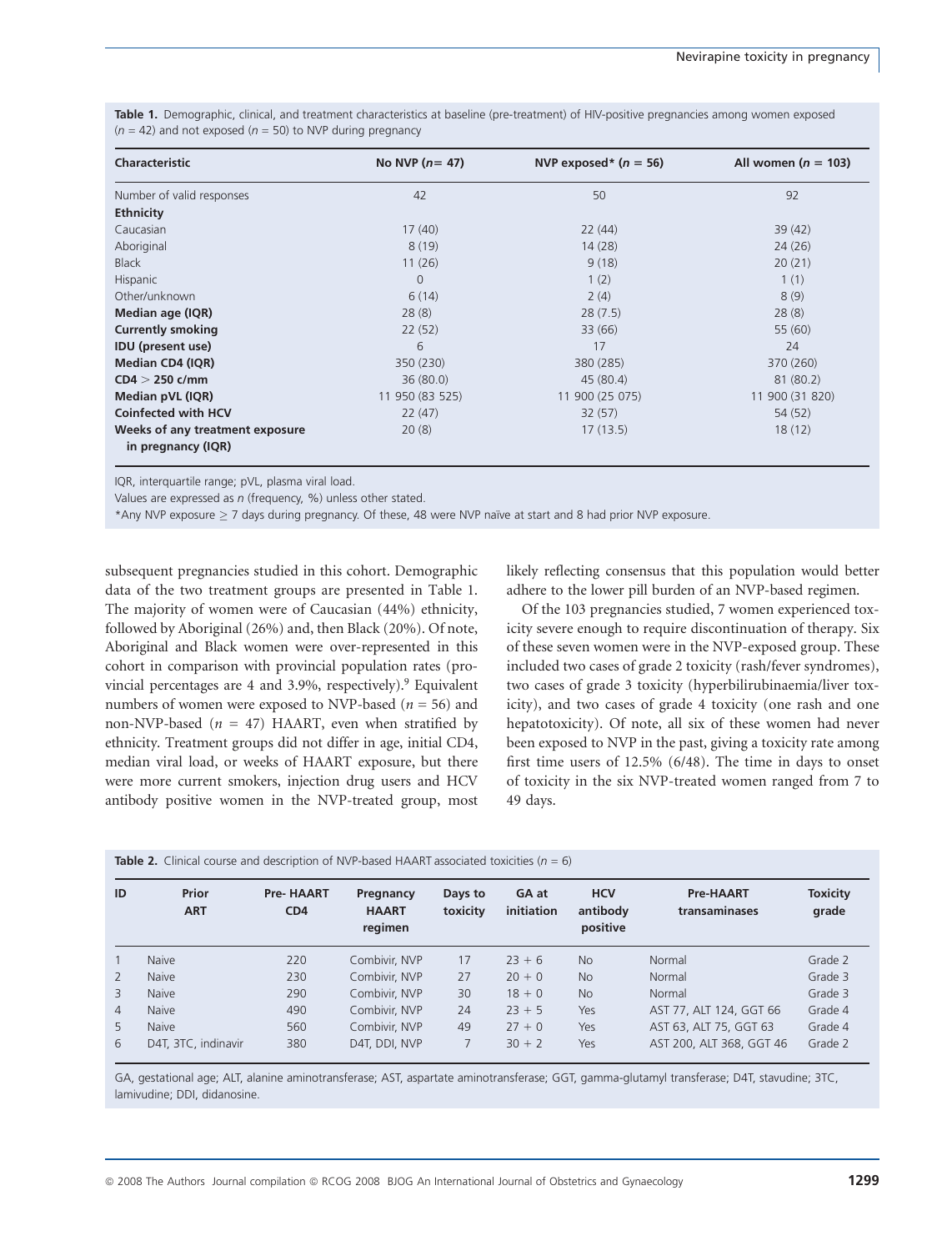As noted in Table 2, two of the NVP-treated women who developed toxicity had CD4 counts below 250 at the time of treatment initiation. Of the women who experienced a significant toxicity, 4/6 (66%) were Aboriginal. None of the women who experienced toxicity were Black. Three of the six women with toxicity were HCV antibody positive and had elevated transaminases at the initiation of NVP treatment.

A comparison of the demographic, clinical and treatment characteristics at baseline of all treated women by presence or absence of a serious adverse event is shown in Table 3. There was no difference with respect to presence or absence of adverse events and median age ( $P = 0.8$ ), median CD4 at treatment initiation ( $P = 0.63$ ), CD4 > 250 c/mm<sup>3</sup> at treatment initiation ( $P = 0.62$ ), median plasma viral load at treatment initiation ( $P = 0.53$ ), hepatitis C virus (HCV) antibody status ( $P = 1.0$ ), current smoking ( $P = 0.34$ ) or IDU ( $P = 1.0$ ).

The single case of toxicity in the non-NVP-treated group involved the development of renal calculi (non-ACTG category toxicity) while being treated with indinavir-based HAART. This was severe enough to require hospitalisation and medication discontinuation.

Analysis for possible determinants of severe adverse drug events was performed using first pregnancy by first regimen  $(OR = 2.68, 95\% \text{ CI } 0.49-14.6)$  and all pregnancies by first regimen (OR = 2.61, 95% CI 0.48–14.1). We confirmed that the above analyses were not biased by including those who had treatment switches within the studied pregnancy by obtaining similar results with an analysis of all pregnancies by all regimens (OR = 2.65, 95% CI 0.49–14.26). Adjusted odds ratios were not significant (due to wide confidence

intervals), but a trend towards NVP use and adverse events was suggested.

#### **Discussion**

The challenge of HIV care in pregnancy is to provide the lowest risk of vertical transmission with the least toxicity to mother and child. With several documented reports of significant maternal toxicity associated with NVP use in pregnancy, $6-8$ we were obliged to investigate such adverse effect profiles in our population. Of note, the data presented in this study contributed to the international multicentre FDA review.5

We identified significant toxicity (grades 2–4) in 12.5% of women treated with a continuous NVP containing regimen who started this therapy for the first time in pregnancy. None of the observed toxicities led to a maternal death; it is highly likely that severe consequences were avoided due to intensive clinical monitoring and rapid drug discontinuation at the first sign of adverse reaction. Even so, two of the women developed Stevens–Johnson Syndrome. One case was characterised by significant mucocutaneous involvement that required prolonged hospitalisation and intravenous antibiotic therapy for the resulting bacterial superinfection.

Given the small number in this cohort, first time use failed to be significant as a predictor for toxicity by multivariate analysis, but a trend is suggested as only one (1/47, 2%) case of toxicity was noted in the non-NVP-based treatment group. This consisted of renal calculi in a woman treated with indinavir and was significant enough to require hospitalisation and discontinuation of medication.

Table 3. Comparison of demographic, clinical, and treatment characteristics at baseline of HAART-treated HIV-positive pregnancies among women experiencing either no/mild adverse events or serious adverse events associated with HAART ( $n = 103$ )

| Characteristic             | No event $(n = 96)$ | Adverse event $(n = 7)$ | P value                       |
|----------------------------|---------------------|-------------------------|-------------------------------|
| <b>Ethnicity</b>           |                     |                         |                               |
| Caucasian                  | 44 (45.8)           | 1(14.3)                 |                               |
| Aboriginal                 | 22(22.9)            | 5(71.0)                 | 0.10 (Fisher's exact test)    |
| <b>Black</b>               | 20(21.0)            | $\Omega$                |                               |
| South-East Asian           | 7(7.3)              | 1(14.3)                 |                               |
| Median age (IQR)           | 28(8)               | 28(8)                   | 0.80 (Wilcoxon rank-sum test) |
| Median CD4 (IQR)           | 375 (270)           | 350 (310)               | 0.63 (Wilcoxon rank-sum test) |
| $CD4 > 250$ c/mm           | 76 (80.9)           | 5(71.4)                 | 0.62 (Fisher's exact test)    |
| Median pVL (IQR)           | 11 800 (33 180)     | 16 300 (21 551)         | 0.53 (Wilcoxon rank-sum test) |
| <b>Coinfected with HCV</b> | 50(52.1)            | 4(57.1)                 | 1.0 (Fisher's exact test)     |
| <b>HAART</b> therapy       |                     |                         |                               |
| PI only                    | 46 (47.9)           | 1(14.3)                 | 0.12 (Fisher's exact test)    |
| NVP exposure*              | 50(52.1)            | 6(85.7)                 |                               |
| Naïve at baseline          | 42 (84.0)           | 6(100)                  | 0.58 (Fisher's exact test)    |
| Prior NVP exposure         | 8(16.0)             | $\Omega$                |                               |

IQR, interquartile range; pVL, plasma viral load.

Values are expressed as  $n$  (%) unless other stated.

\*Any NVP exposure > 7 days during pregnancy. Of these, 48 were NVP naïve at start and 8 had prior NVP exposure.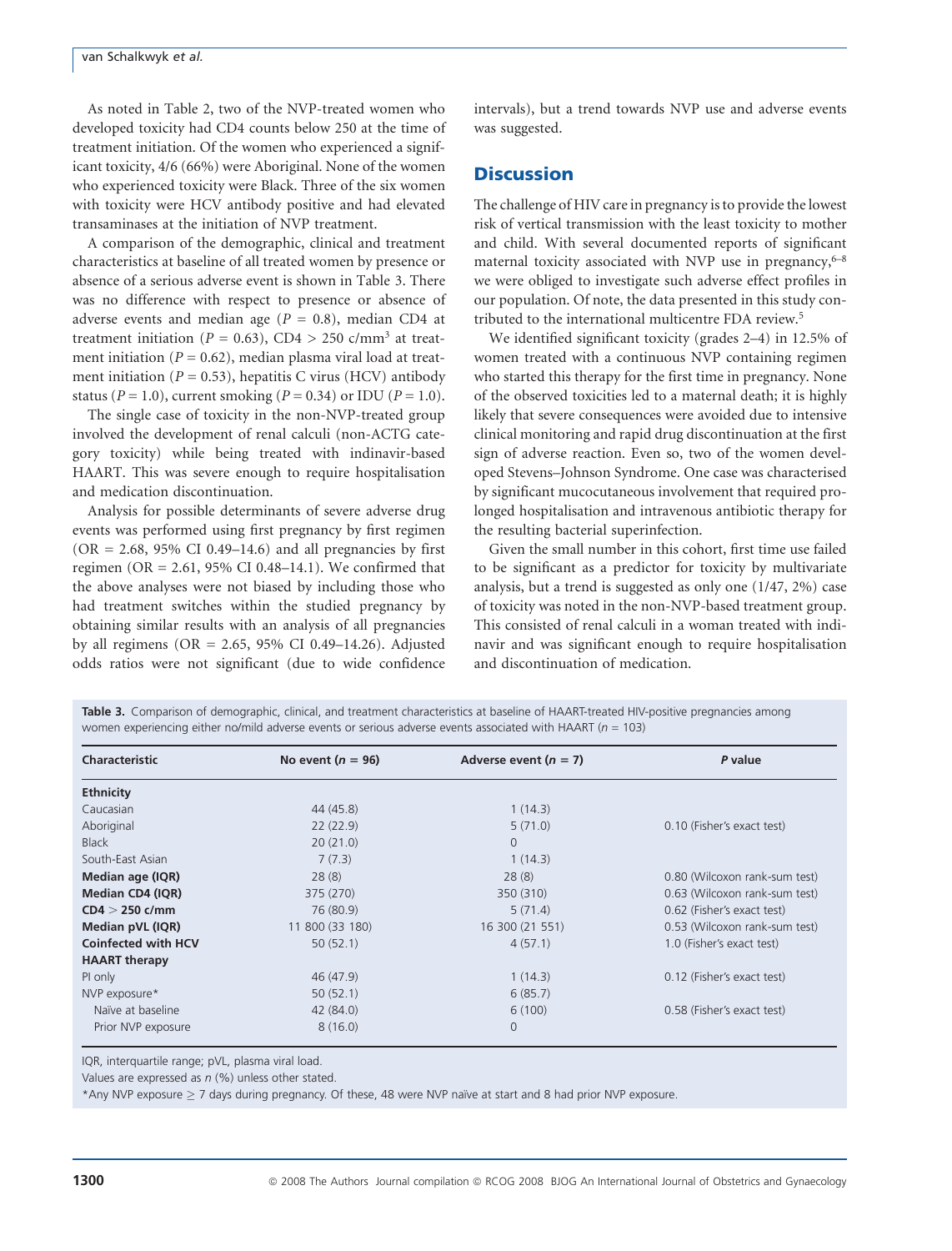Previously, Hitti et al.<sup>4</sup> reported that Black ethnicity is a risk factor for toxicity with NVP use in pregnancy. The number of Black women in our study was small and may explain why we did not detect such a relationship. However, our results do suggest a relationship between Aboriginal ethnicity and toxicity to NVP, but again, due to our small sample size, we lacked sufficient power to demonstrate this unequivocally. Hitti et al.<sup>4</sup> also reported an association between high CD4 counts at treatment initiation and NVP toxicity: in their study, all five adverse events attributed to NVP occurred among women with CD4 counts > 250 c/*m*l, including one documented maternal death. In contrast, we did not find evidence of a positive association between CD4 count and risk of toxicity in our cohort, which is in agreement with other recent studies.<sup>6,13</sup>

Unlike previous studies,4,6 our cohort contained a larger proportion of women coinfected with HCV that had elevated transaminases prior to HAART initiation. Coinfection with HCV has been previously associated with NVP toxicity in both nonpregnant adults and pregnant women.<sup>14,15</sup> In this study, the relationship between HCV antibody positivity and serious adverse events was not significant, although three of six women who developed toxicity to NVP did have elevated transaminases at treatment initiation.

The onset of NVP toxicity in our cohort varied from 7 to 49 days following initiation of HAART. In all women, toxicity symptoms and findings resolved completely on discontinuation of NVP and the nucleoside backbone was not changed on treatment re-initiation with a different base. This suggests that the toxicities seen were not due to the nucleoside backbone component of HAART.

It is important to note that despite toxicities necessitating therapy termination and switching, there were no documented cases of vertical HIV transmission in this study.

At this time we cannot extrapolate our results to comment on single use NVP as it is used in the developing world or in high risk, undiagnosed obstetric cases in the developed world. However, toxicity under these circumstances has not been reported in the literature to date.

# **Conclusion**

Our results confirm that the toxicity associated with continuous NVP use in pregnancy is significant and potentially lifethreatening, particularly when it is used for the first time. However, unlike previous studies, we did not find an association between CD4 count and risk for NVP-based toxicity. This study emphasises the need for continued surveillance and dissemination of novel maternal and fetal toxicities associated with ART, particularly among divergent ethnic populations. Identification of the factors that place individuals at high risk for ART toxicity is critical, and priority should be given to compiling meta-analyses of data from a number of centres that provide care for HIV in pregnancy. Prevention of

mother-to-child HIV transmission is a major international healthcare issue, and only through enhanced knowledge will improved care and health outcomes be possible for HIV-positive women and their unborn children.

## Contribution to authorship

J.E.v.S. was a fellow in Infectious Diseases at the time of the research project and is now a staff Obstetrician and Gynaecologist with Infectious Disease expertise. She contributed to the overall chart reviews and was the primary author for manuscript completion.

A.A. is an expert in Paediatric HIV infection and part of the clinical team that evaluates the HIV-exposed children and has contributed significantly to editing of the manuscript.

D.K. was the clinical pharmacist working on the multidisciplinary team at the Oak Tree Clinic, was involved with discussing the various HAART regimens used in the study cohort, and was responsible for the medication counselling for the women outlining the importance of adherence and adverse drug monitoring.

E.M. is the research nurse for our HIV clinic and was extensively involved in data management.

J.C.F. is a Paediatric Infectious Diseases expert and co-Director of the Women and Family HIV Centre (Oak Tree Clinic). He was involved in editing of the manuscript.

D.R.B. is an Adult Infectious Diseases expert and co-Director of the Women and Family HIV Centre. He reviewed the records of all women with major toxicities and was involved in editing several versions of the manuscript.

S.G. has been a research assistant with the Oak Tree Clinic during medical school training and had played an active part in chart reviews, data abstraction, data entry and data analysis.

D.M.M. is an Obstetrician/Gynaecologist with Infectious Diseases fellowship training who is the lead for the Perinatal HIV program at the Oak Tree Clinic and has been the lead on this research study and supervisor for J.E.v.S. during her fellowship.

# Details of ethics approval

This study was approved by both the BC Women's Hospital and Health Centre Research Review Committee (CW02-0009; approved 20 February 2003 and renewed annually) and the University of British Columbia Clinical Research Ethics Board (H01-70499; approved 6 December 2001 and renewed annually).

## Acknowledgements

The authors are indebted to Dr Eliana Castillo, Dr Katherine Heath, Ms. Monica Chang, Ms. Agnes Sauter, and Ms. Stephanie Tatum for their assistance with this study.  $\blacksquare$